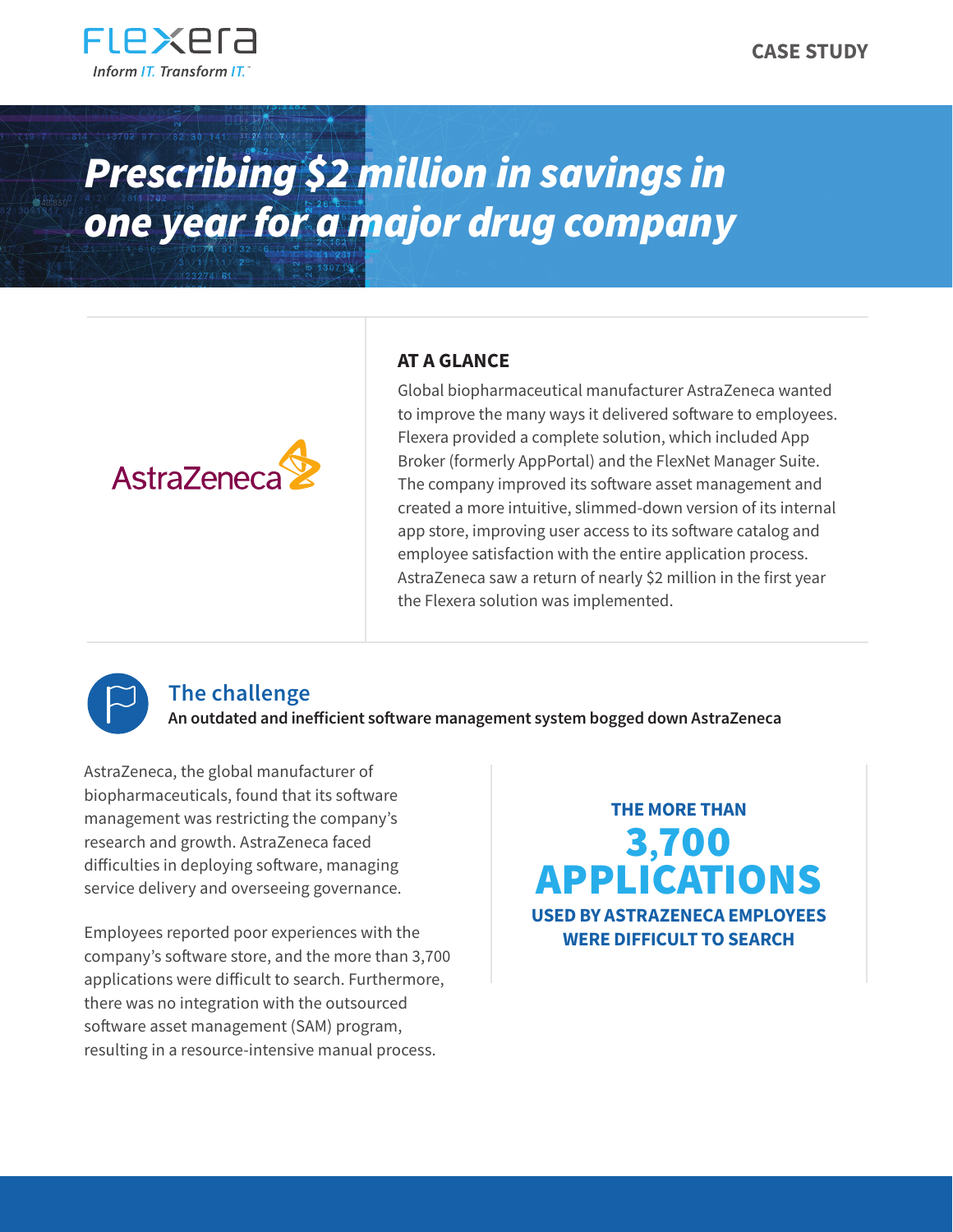

### **The solution**

**Flexera's App Broker and FlexNet Manager Suite improve SAM effectiveness and enhance employee satisfaction**

As part of a CIO-led initiative to transform IT services, AstraZeneca set a goal of cutting IT costs by half and improving user satisfaction for the more than 50,000 employees. The first step was bringing its outsourced IT management back in house.

AstraZeneca invested in several IT service management (ITSM) and SAM tools, including Flexera's App Broker and FlexNet Manager Suite. The company enhanced its ITSM capabilities with SAM and license optimization. AstraZeneca rebranded its enterprise app store as the AZ SoftwareStore. This new application interface for employees, built on App Portal, delivered a simpler and more intuitive user experience and was a huge success from the start.

*"Flexera's [App Broker] and FlexNet Manager Suite have enabled us to proactively maintain license compliance, streamline service delivery and significantly improve the user experience. The new AZ SoftwareStore has delivered annual labor savings of nearly \$2 million. Simplification has really driven results and delivered valuable time and cost savings back to the business."*

**Rachel Ryan** Global software asset management lead AstraZeneca